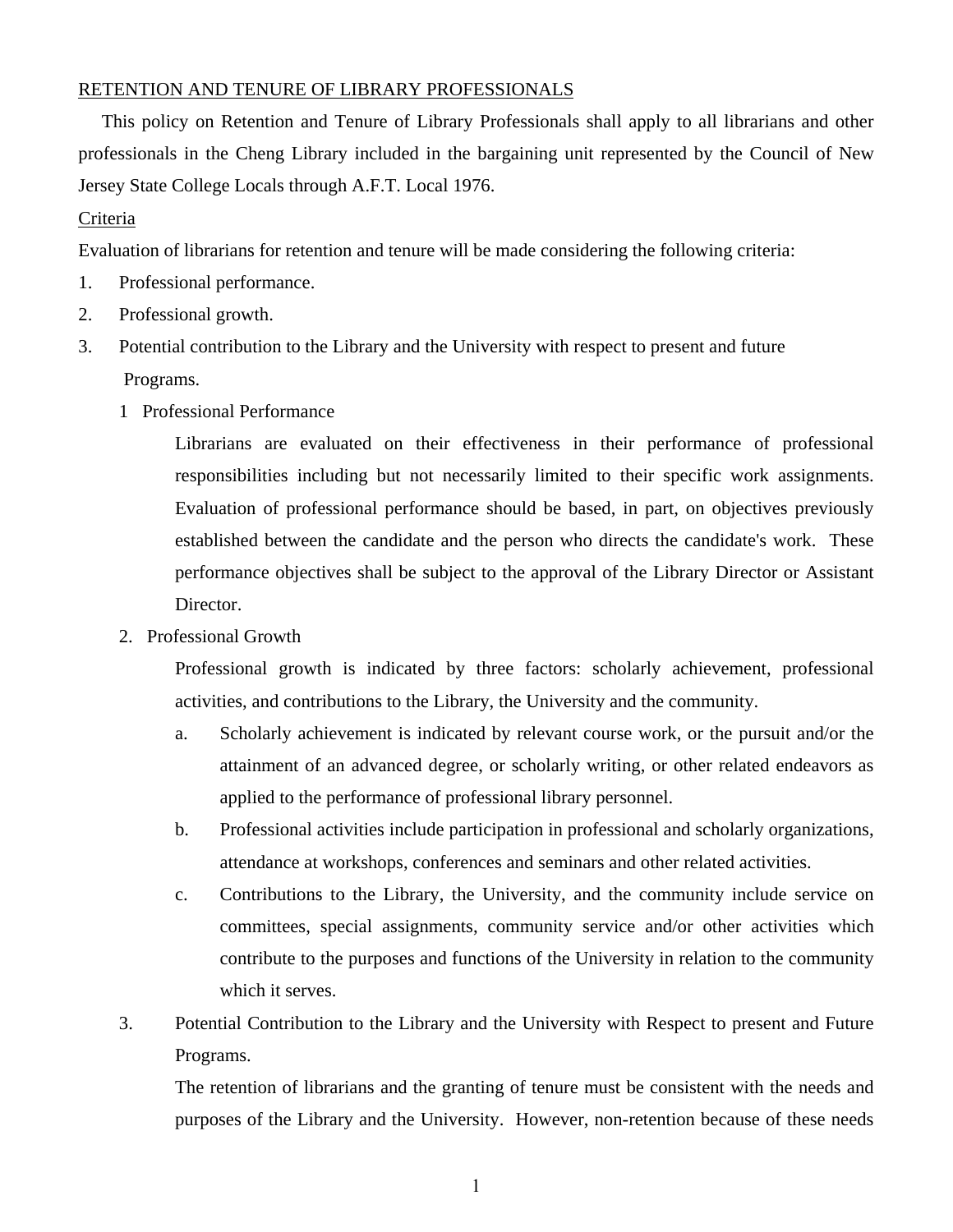and purposes has no implication as to the competencies and qualifications of the individual concerned.

## Evaluation Process

 The evaluation of librarians for retention and tenure includes evaluation by the Library Retention and Promotion Committee (Library Personnel Committee) and by the Director.

1. Library Retention and Promotion Committee

The Library Retention and Promotion Committee shall be comprised of five tenured librarians included in the bargaining unit and elected annually. The manner of election of the Committee shall be set forth in the by-laws of the Library consistent with this document, and shall provide for balanced representation within the Library.

- 2. Guidelines and Procedures
	- a. Each candidate for reappointment will be evaluated on an individual basis in terms of criteria established in the negotiated retention procedures.
	- b. All comments regarding an individual will be based on direct contact or observation of that individual by members of the Committee only. No outside information from any other member of the staff will be solicited.
	- c. The Chair of the Committee will send out reminders, in July or August, notifying probationary librarians and their supervisors that they should start working on the Professional Service Records, collecting documents, etc. Timetables will be developed to allow probationary librarians, as well as the Committee and the Director, for sufficient time to prepare materials, consider and write evaluations, and still allow time for meetings and other problem

situations.

- d. The job description and performance sections of the Professional Service Record should be developed mutually with supervisors to be sure they are accurate and complete.
- e. Copies of both the Professional Service Record of previous years and all previous annual evaluations produced by the Committee itself will be available to the Committee until the candidate achieves tenure, to guide it in its deliberations and preserve continuity in its review of each candidate.
- f. The Committee will hold an open meeting in August or early September to review the retention process and answer any relevant questions.
- g. Ordinarily, probationary librarians are evaluated solely on work done within the past contract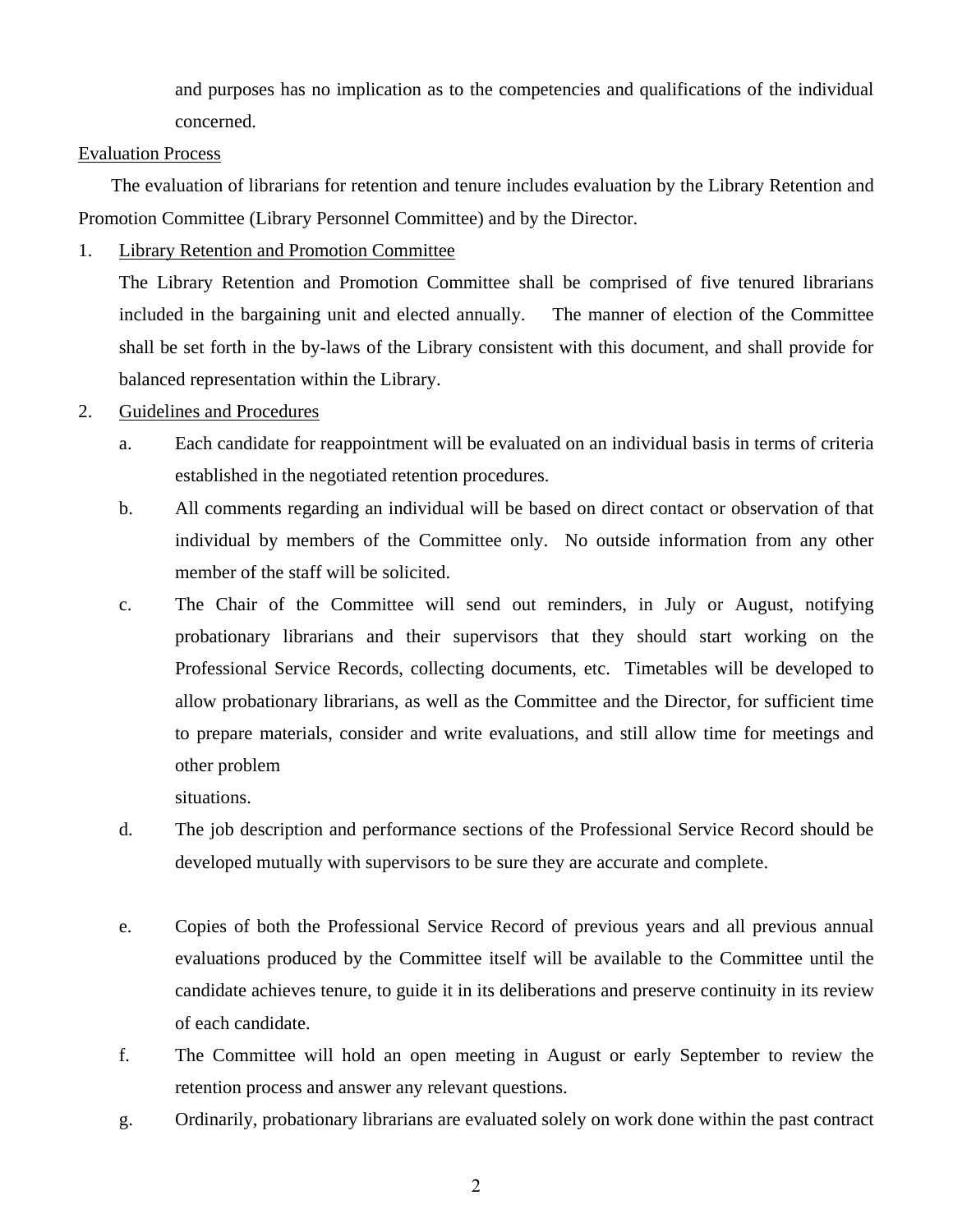year (i.e., July 1 - June 30). Those who are up for tenure, however, should develop a dossier reflecting their growth from the date of their hiring to the present.

- h. Proof of scholarly achievement must be submitted in the form of transcripts, grade reports, copies of articles, texts of speeches, participation in programs, etc.
- i. The Committee encourages, but does not require, librarians to submit a narrative summary or a detailed cover letter along with the Professional Service Record and supporting documentation.
- j. All candidates will have the opportunity to meet with the Committee prior to its deliberations. Candidates wishing to meet with the Committee will be responsible for notifying the Committee in advance. **If the candidate's supervisor is a member of the Committee, the candidate may request that the supervisor not be present at this meeting.** A schedule of meetings of the Committee shall be published and distributed to staff mailboxes in advance of the meeting.
- k. Should the Committee, in its initial exploratory discussions, realize that a non-retention or very negative recommendation is possible or likely for a given probationary librarian, the Committee:

- will first inform the Director then

-in writing, inform the librarian explaining the areas of concern.

If he or she chooses, the librarian may:

- write a letter of response which addresses the stated areas of concern or
- meet with the Committee to address the stated areas of concern.
- l. The Chair will give the Committee's written recommendation to the candidate for his/her signature. The recommendation of the Committee shall be final. The librarians being evaluated may respond in a timely fashion to the evaluation entered in the reappointment folder. Any written response supplied by the candidate shall become part of the reappointment folder as per the policy on retention and promotion.
- m. Candidates may controvert the Committee's judgments or opinions, orally or in writing. The Committee will carefully consider the candidate's presentation, but need not alter its decision. If an error of fact is detected in the Committee's evaluation or in the Director's evaluation, and the inaccuracy of the statement can be verified, the Committee or the Director must correct the mistake before the evaluation is sent to the Provost.
- n. All recommendations will be based on majority rule, and only one recommendation goes to the Director as the Committee's recommendation. Should there be an unshakable tie vote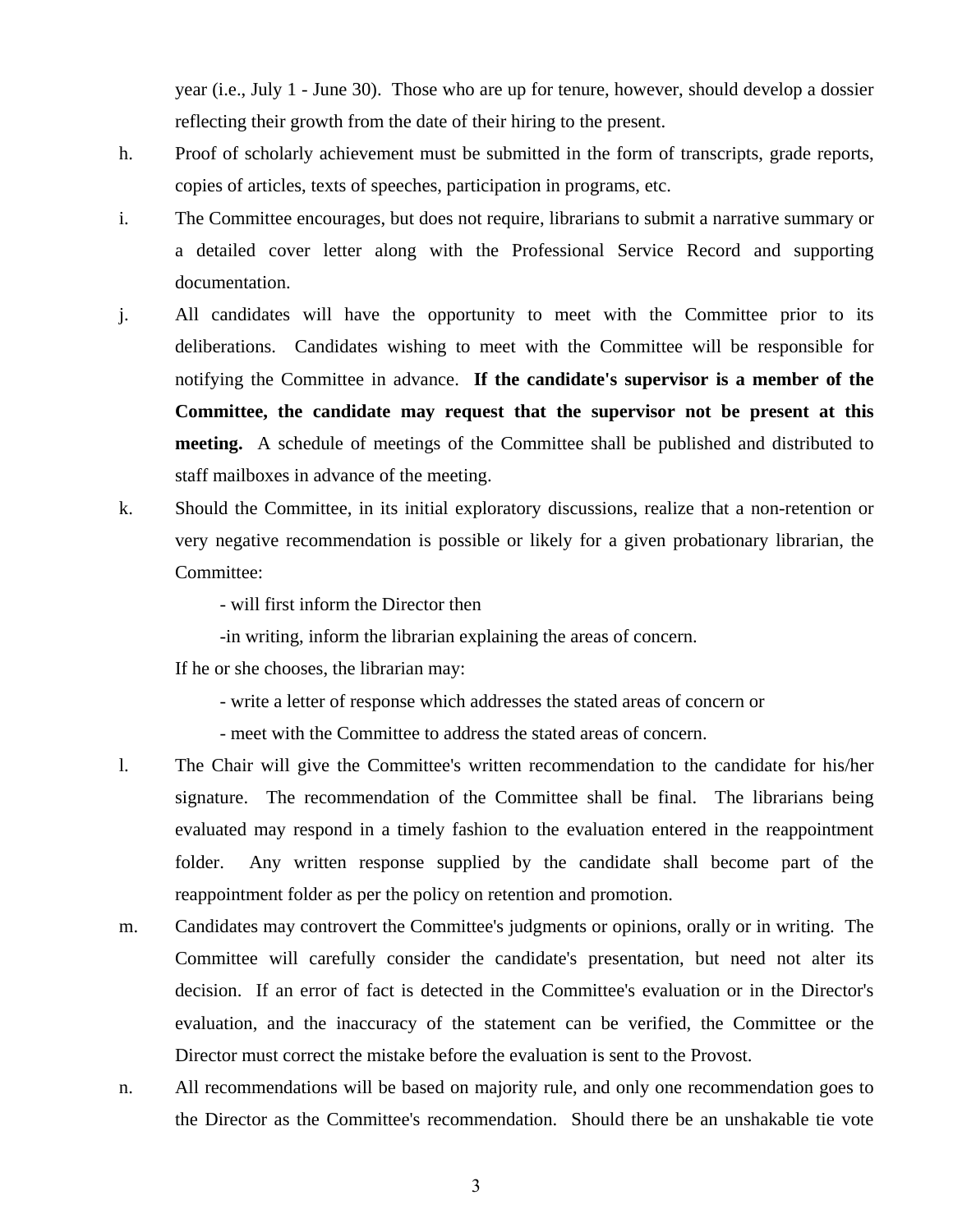within the Committee, both opinions will be presented equally to the Director and the Provost. In cases where there is divided opinion, the minority may include the minority opinion as part of the Committee's written recommendation if it feels that its positions and concerns are not adequately reflected in the official evaluation, but the majority viewpoint will be the Committee's official recommendation. All members of the Committee will sign the final

recommendation.

- o. The Committee's and the Director's evaluations should be clear, concise, direct and specific, and should include examples when appropriate. Any area of concern or suggestions for improvement should be stated unambiguously. If the probationary librarian is unsure of the intent or meaning of any part of any evaluation, he or she should discuss the situation with the Chair of the Retention and Promotion Committee, with the full Committee or with the Director, as appropriate.
- 3. Director's Review

 The Library Director shall also meet with each candidate for reappointment. The Director shall prepare written recommendation and a summary of the reasons supporting same. This statement shall become a part of the record and the candidate shall have a reasonable opportunity to respond.

4. Presidential Review

If a candidate for reappointment has received a negative recommendation, or if it is the intention of the President not to recommend reappointment of the candidate, the candidate shall be given an opportunity to request an interview with the President. The purpose of this meeting shall be to give the candidate an opportunity to address the performance record. If a candidate requests such an interview, he or she shall have the option to invite other persons from the bargaining unit to attend the meeting. If the option to invite other persons to the meeting is exercised by the candidate, he or she shall so notify the President of this intention. Upon the exercise of such an option by the candidate, the President shall also have the right to include others of his or her choice in the meeting. The purpose of said interview shall be to afford the candidate a personal opportunity to comment on the record and/or to supply additional information prior to the President formulating his or her final recommendation to the Board of Trustees. The last date for requesting such an interview shall be announced.

 Any librarian who is a candidate for reappointment may submit to the Board of Trustees in writing new evidence or information or argumentation of inadequate consideration. The deadline for providing this information shall be announced.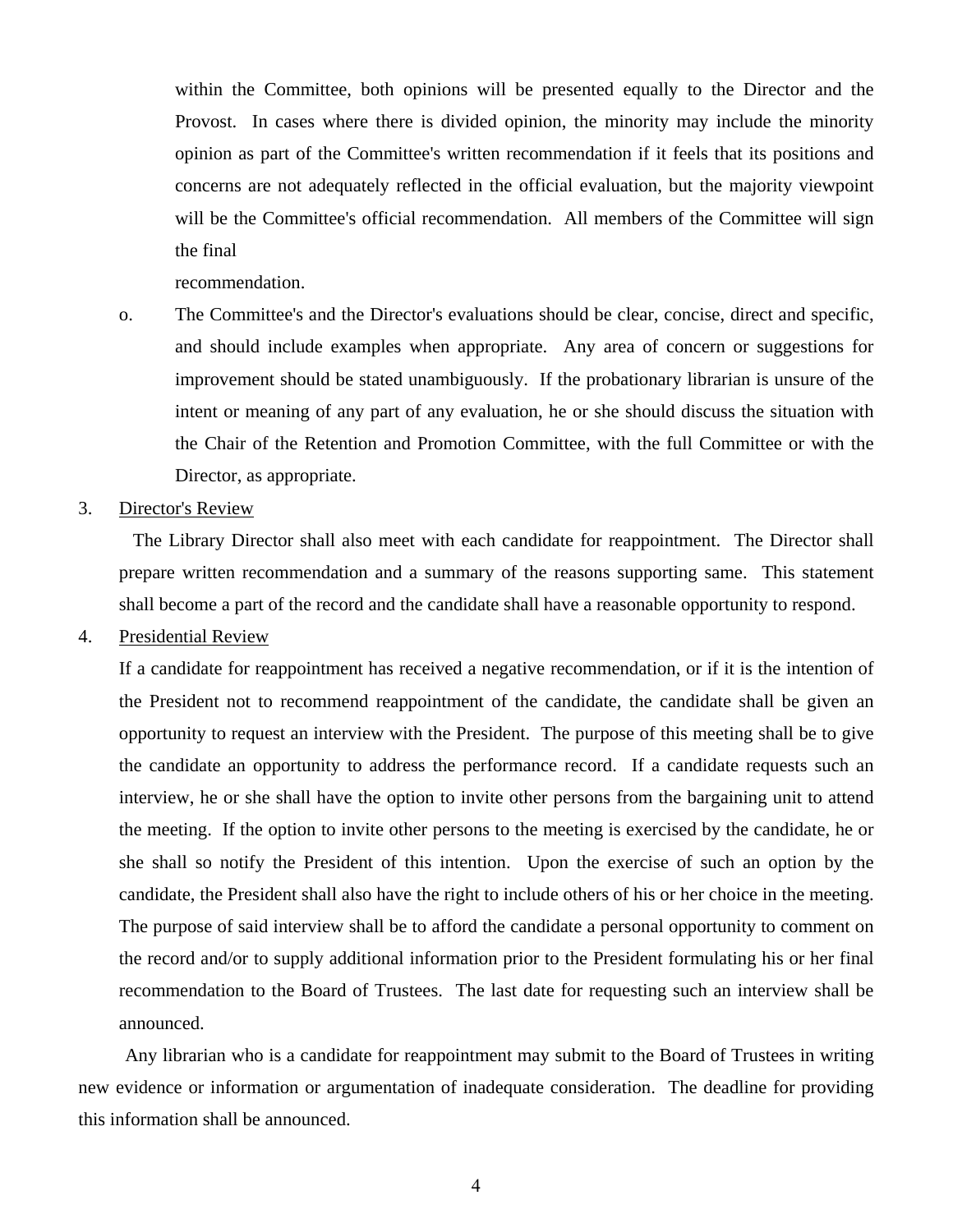### Evaluation - Professional Growth

 Any probationary librarian who does not possess the second masters degree must present annually a plan showing the educational program which will result in the second masters degree. Staff members who already have the second masters degree are asked to present a yearly plan showing their plans for professional growth. For probationary librarians irrespective of the status of a second masters degree it is important to look at all three of the criteria under Professional Growth:

- 1. Scholarly achievement
- 2. Professional activities
- 3. Contributions to the Library, the University, and the Community.

 Scholarly achievement is the most important of the three but not to the exclusion of the other two, especially with respect to those who have already earned the second masters degree. Thus, it is possible that any of the three would predominate in a particular instance. But all three are important.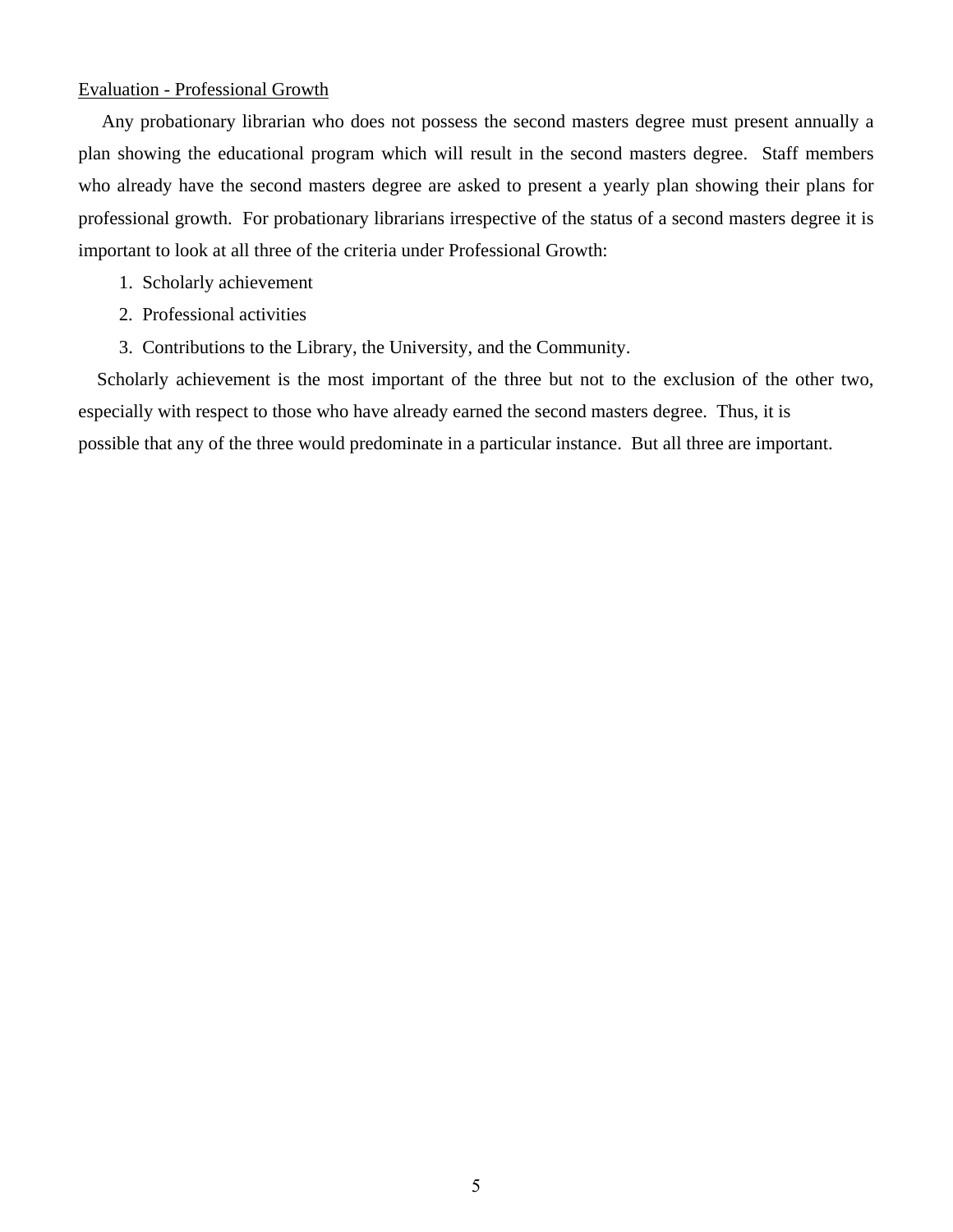#### CRITERIA FOR SCHOLARLY ACHIEVEMENT

### Education

 A long-standing policy of the Library and University requires that all librarians earn a second master's degree by the time they are eligible for tenure. Alternatively, ABD status or 30 credits in a doctoral program may be substituted for the second master's degree. Librarians, who have earned a second master's degree at the time they join the professional staff of the Library, are required to show evidence of scholarly achievement each year prior to receiving tenure.

 All untenured librarians without the second master's degree, must present to the Retention and Promotion Committee, an annual plan of their progress toward the second master's degree, ABD status, 30 credits in a doctoral program or their scholarly achievement. This plan must have been approved by their supervisor(s) and the Director. It is the prerogative of the Retention and Promotion Committee and/or the Director to recommend that the requirement of the second master's degree be waived.

### Interpretation of Scholarly Achievement

 Guidelines for scholarly achievement are set forth in the WPU Faculty Handbook. The content of publications is not required to be on library-related topics nor are publications limited to journals in the field of library science. The Retention and Promotion Committee and the Director will evaluate all publications on their own merit.

Research/Scholarly Activity:

"The distinguished feature of a college or university is that each member of its faculty is a scholar.

To be a scholar is to possess the knowledge, skills, talents, and wisdom appropriate to a given field of inquiry. To be an active scholar is to put these capabilities into practice. All colleges, including ones dedicated primarily to the education of students, need active scholars. They contribute to the overall intellectual and artistic climate of the institution; they serve as exemplars to students, and they contribute to the solution of theoretical and practical problems. Thus it is essential that faculty members who are considered for reappointment be evaluated in light of their potential and actual contributions as active scholars and that faculty members considered for tenure and/or promotion be evaluated in light of their actual contributions as active scholars.

 To be considered scholarly for these purposes, an activity must be judged against two criteria:

1. Is it practiced by an individual who has expertise in the field in question? (A talk by a faculty member on the current Middle East situation may or may not be a scholarly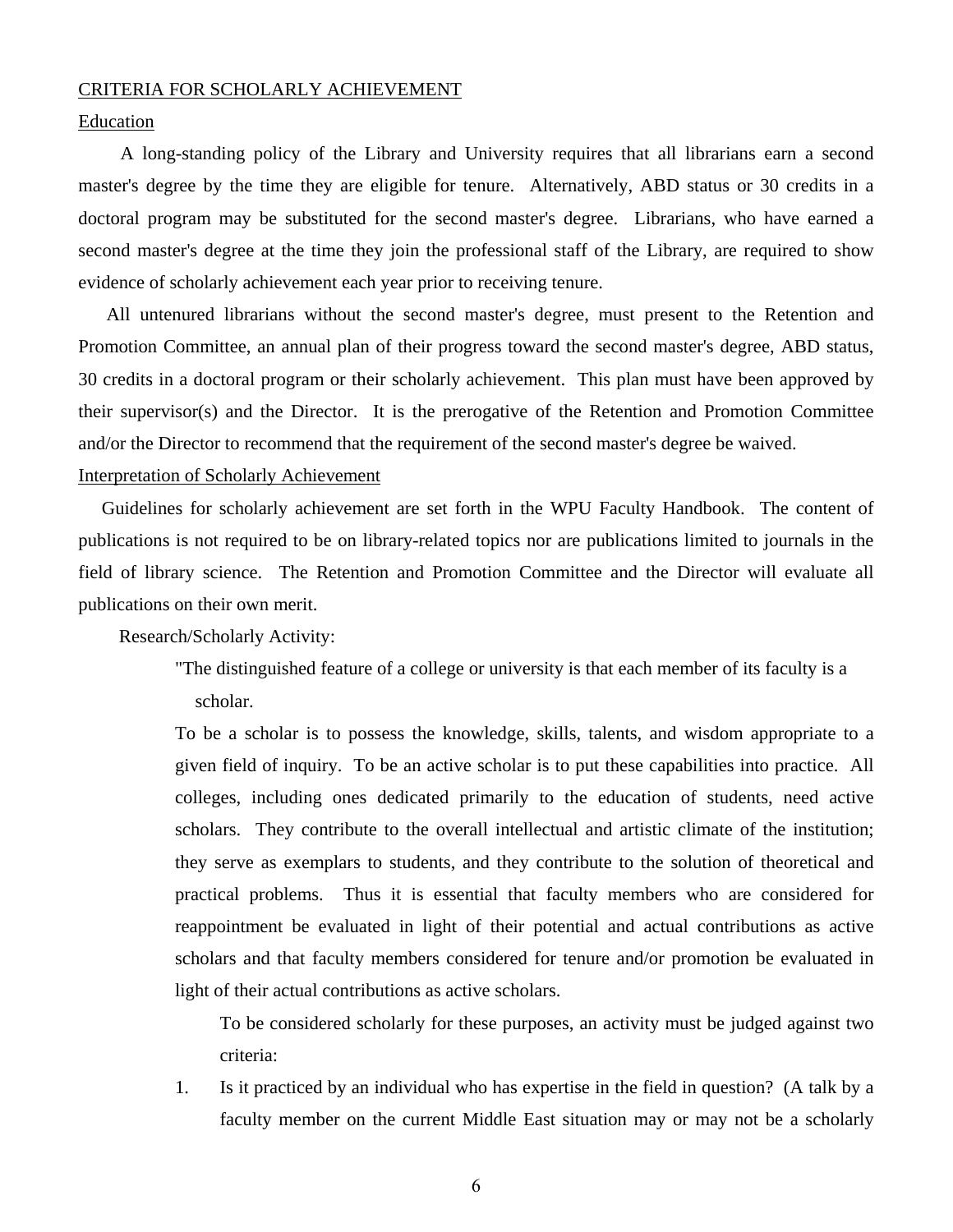activity, depending upon the knowledge and background of the speaker, the audience's expectations, etc.).

2. Does it meet the normal standards of professional accomplishment in the field?

As traditional fields of inquiry have expanded and as new disciplines and programs have entered the curricula of higher education, the scope of the term "scholarly activity" has also broadened. Although one traditional view of scholarship is discipline research, which results in the discovery and dissemination of new knowledge, other accepted forms of scholarly activity include applied research, or applying theory and knowledge to the human agenda. It can include writing, speaking, inventing, creating, performing, working on social and community problems, devising new procedures and techniques, and a host of other activities.

 For purposes of the retention, tenuring and promotion of faculty, scholarly activity refers to documented achievement in the following areas:

- 1. **Scholarly writing**. This typically takes the form of publication based on peer review or other scholarly critical evaluation, although some more popular publications can fulfill this standard. In the case of not-yet-published work, evaluation by qualified independent reviewers is necessary.
- 2. **Scholarly talks**. Normally these take the form of presentations at scholarly meetings, but can also include public lectures if they meet the two criteria mentioned above.
- 3. **Creative work**. The creation and interpretation of works of art in painting, sculpture, music, dance, theatre, film, video, radio, or other art forms, and inventions are typical examples of creative work. Where available, reviews serve as measures of the quality of the creative work. Another measure is the level of selectivity for an exhibit or performance in a certain venue, analogous to the refereeing of scholarly papers.
- 4. **Application** of scholarly expertise to community and social problems.
- 5. **Pedagogical materials and techniques**. The development and refinement of courses is not per se a scholarly activity.

Surrounding these central forms of scholarly activity are others that can be relevant to decisions concerning retention, tenure and promotion.

- a. Playing an active role in a disciplinary or professional association. Such activities can help to facilitate the central scholarly activities of others and thus may be considered scholarly in a derivative sense.
- b. Obtaining grants, fellowships, and awards. These are not so much scholarly activities as they are evidence that one's scholarly activities or scholarly potential has been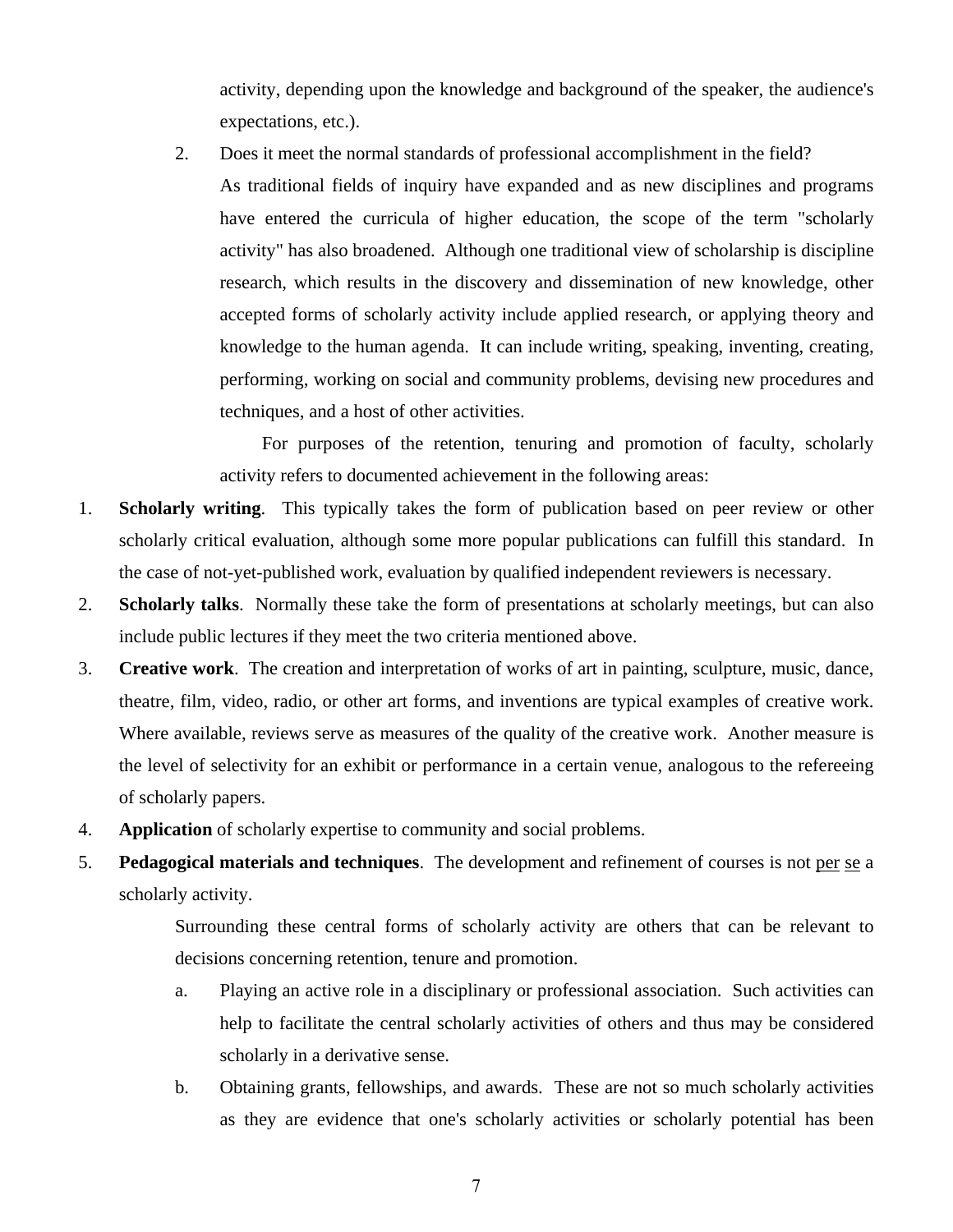recognized by others. Of course, a fellowship designed to help one begin to renew one's scholarly activities would typically be less significant than a fellowship awarded on the basis of a concrete project."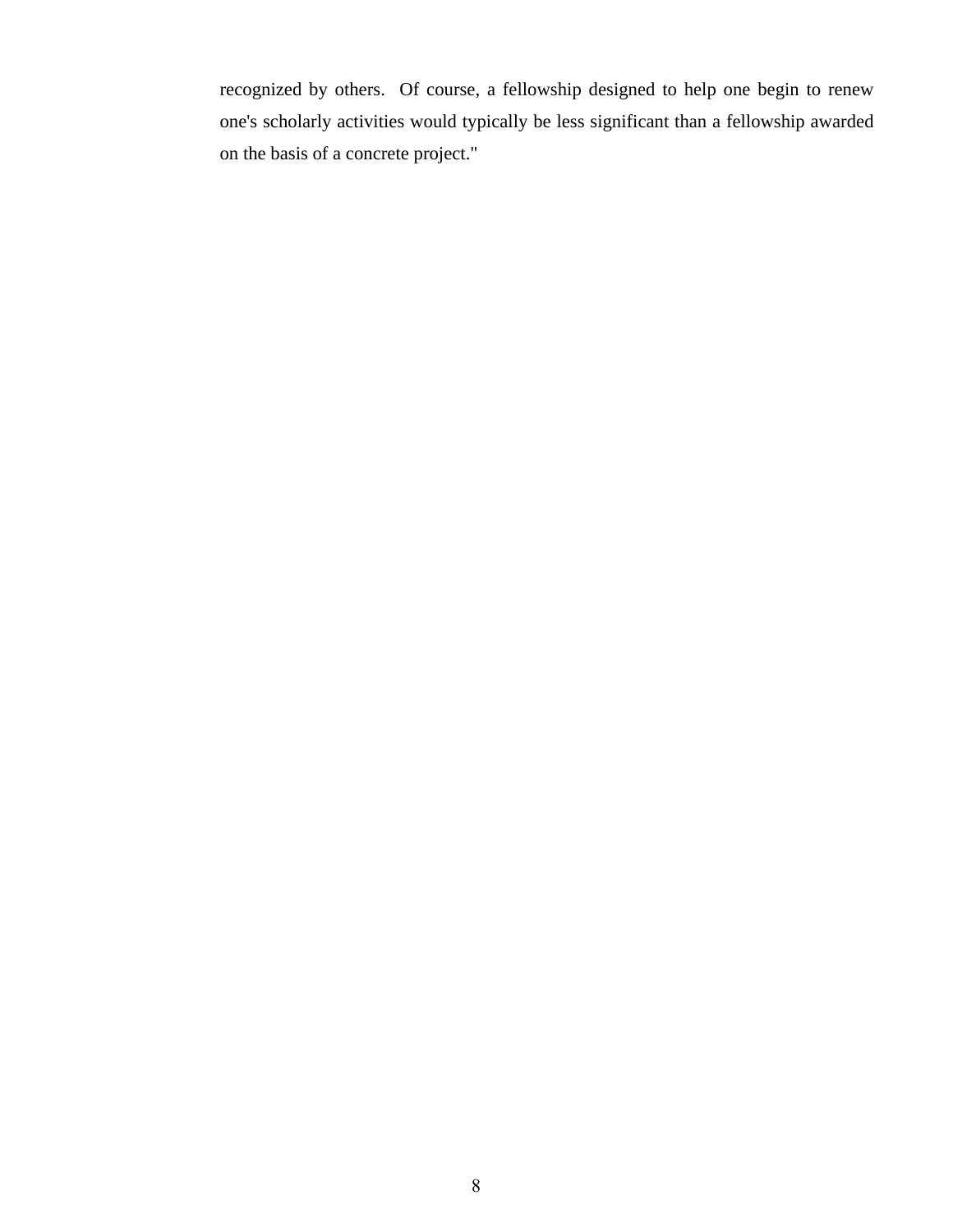# GUIDELINES FOR LIBRARIAN PROMOTION

- 1. A promotion process for Librarians is set forth in Article XVII, State/Union Agreement. Consistent with that article, the President of the University shall announce the availability of promotions in the Library by November 1.
- 2. Librarians who have not yet attained tenure as well as those who have attained tenure shall be eligible to be considered for promotion.
- 3. The applicant's supervisor will be a voting member of the Committee.
- 4. Each candidate for promotion will be evaluated on an individual basis in terms of criteria established in the negotiated promotion procedures.
- 5. All comments regarding an individual will be based on direct contact or observation of that individual by members of the Committee only. No outside information from any other member of the staff will be solicited.
- 6. Applicants for promotion are evaluated on professional growth and work done from the date of their hiring or from their last promotion as applicable. It is the applicant's responsibility to submit a dossier including a set of credentials and substantiating documentation from the time of hiring or from the last promotion as applicable.
- 7. The Committee requires librarians to submit a narrative summary or a detailed cover letter along with the Professional Service Record and supporting documentation.
- 8. Criteria for evaluation of candidates is defined in Appendix IV, State/Union Agreement. "The major criteria upon which the University expects the Personnel Committee to make recommendations are as follows:
	- a. High quality performance in the area of responsibility.
	- b. Professional contributions and scholarly activity.
	- c. Additional academic preparation as evidenced by advanced degree or other relevant course work.
	- d. Participation in Library, University and community affairs."

9. The length of service of a candidate either totally in the University or at the candidate's present rank may be taken into consideration by the Committee in reaching its final recommendation.